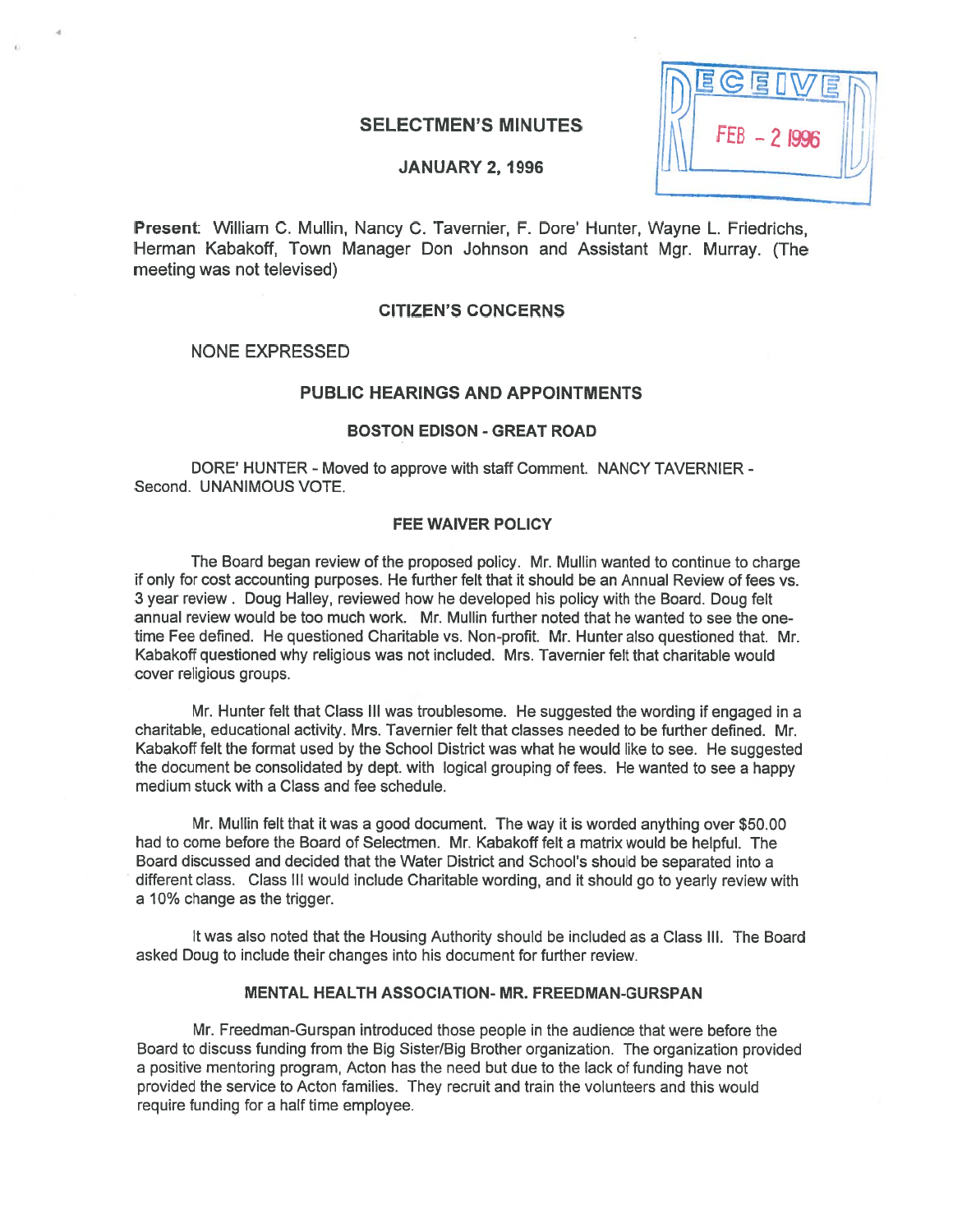Mr. Winders, <sup>a</sup> current volunteer Big Brother spoke about his experience in the program. He has been doing it for <sup>18</sup> months. They have <sup>400</sup> on the program with an additional <sup>600</sup> on waiting list. He felt that society is in need and that need must be filled.

Betty McManus of the Housing Authority spoke about the benefits of the program. She knows that there is <sup>a</sup> need in the community and would like to see the program in Acton.

Mr. Clever of the School Department has <sup>a</sup> similar program at the Jr. High level that is staffed with High School students as the volunteers. He felt the community was in need of this program as his program always has <sup>a</sup> deficit in the number of volunteers.

Mr. Freidrichs noted that the propose<sup>d</sup> budget's major portion was the case worker. He asked how that figure was arrived at. He asked if it is <sup>a</sup> 1/2 person or is it <sup>a</sup> shared position with another community. He asked about how many clients would be served and the need. The Big Sister/Brother coordinator stated that she has calls for service in the <sup>25</sup> range. Mr. Friedrichs felt that this was an important activity.

Mr. Kabakoff asked if this was <sup>a</sup> one-time funds reques<sup>t</sup> or continuing. They responded that they would like at least <sup>a</sup> two year commitment as it takes that long to ge<sup>t</sup> it up and running and all the volunteers and clients connected. They further said the cost would decrease as other organizations were coming on board with funding, once they demonstrated the need in the community and they realized the results.

Mr. Hunter felt that it is <sup>a</sup> worthwhile program. He also noted that it fell under the charitable contribution with public funds category. He felt the law was clear, we could not contribute public monies, the law restricted us. He questioned how other communities were making the contributions within the law?

Don Johnson felt the only way to handle would be an RFP as the law outlines.

Mrs. Tavernier felt that Trust Funds could be used. Jenks fund balance left over from last year as well as other funds could help.

The organization said they would need the entire amount to be successful and would not begin if they did not have the funds for the 1/2 time counselor.

Mr. Mullin too felt trust funds could be used. He asked Mr. Freedman-Gurspan and Town Manager Johnson to ge<sup>t</sup> together and find out how the other communities are funding this program.

Mrs. Tavernier felt that even if the whole amount could not be funded, that the money funded could be used as seed money to prove need, that this would build <sup>a</sup> case for funding by the United Way.

Mr. Hunter noted that the Town would be happy to write the check if they could find <sup>a</sup> legal way to do so.

# CHRISTOPHER MAR PERSONNEL BOARD INTERVIEW

Mc. Christopher Mat has been an Acton resident for approximately ten years. He enjoys living in Acton and he is employed in the Human Resources field. He wanted to volunteer and felt that it would be easy as he was in the HR Field and had the right skills to offer. Mr. Mullin asked if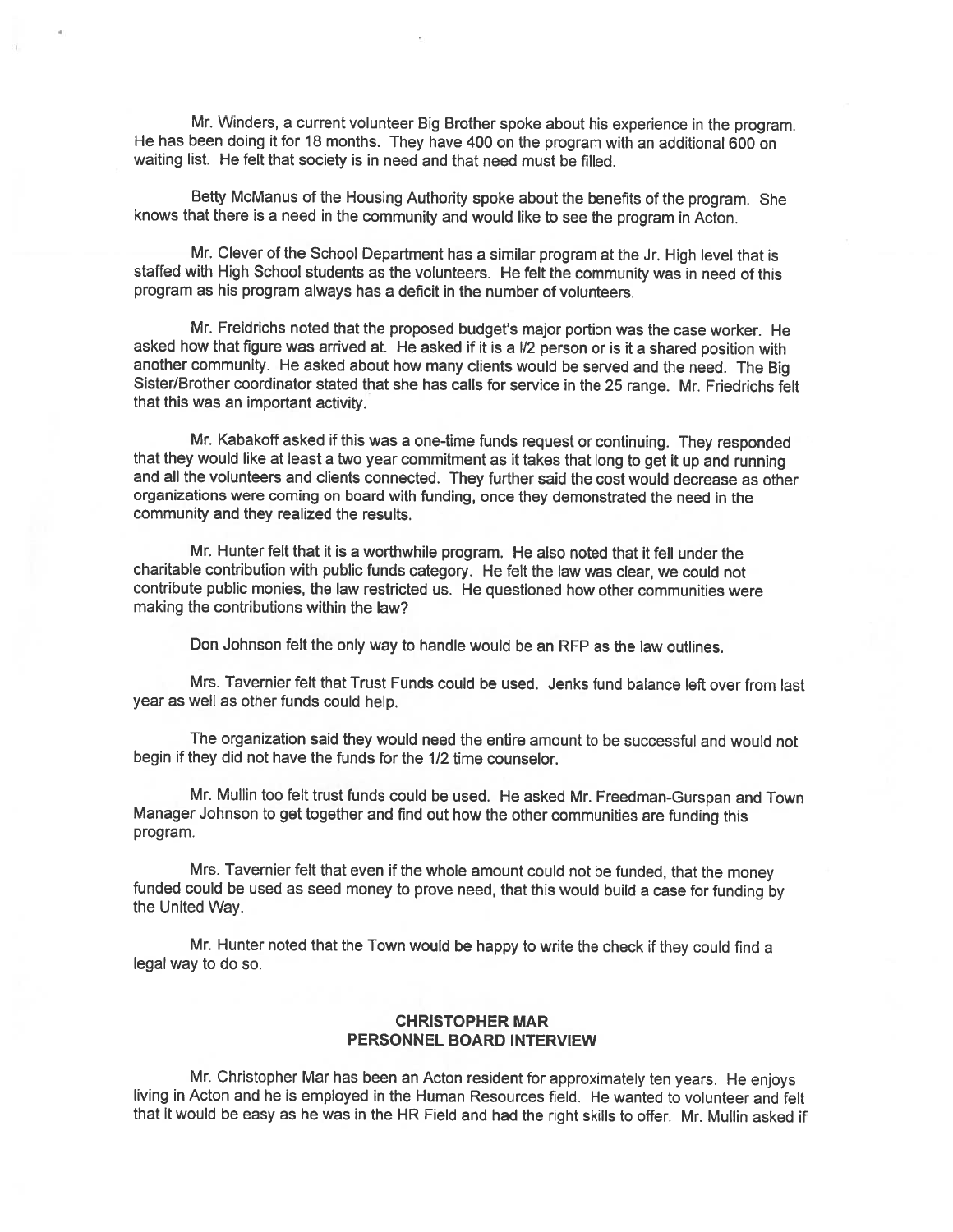he had any municipal experience. He explained that he had only non-profit and had no experience with unions. Mr. Kabakoff thanked him for volunteering his time. Mrs. Tavernier stressed that the function of the newly formed Board would be to provide counsel and advice to the Town Manager and Board of Selectmen. Mr. Hunter would like to see the newly formed Board offer advice to the Town Manager on the vacant Personnel Director's position.

DORE' HUNTER - Moved to appoint Mr. Mar to a one year term to expire June 30, 1996. NANCY TAVERNIER -Second. UNANIMOUS VOTE.

### PERSONNEL BOARD INTERVIEW JOHN DONNELLY

Mt. Donnelly's wife had seen the ad in the paper for volunteers and brought it to his attention. He has lived in Acton since 1967 and was self employed for the last ten years. He has Union and Civil Service experience. Mr. Kabakoff asked if he had any questions for the Board of Selectmen. He asked the Board what they thought they needed. Mr. Kabakoff said he was the main person that pu<sup>t</sup> the reconstitution of this Board forward. He feels that <sup>a</sup> Town of this size needs competent advice and counsel, especially since we do not have <sup>a</sup> professional HR person on staff. Mr. Freidrichs also noted he was in favor of reconstitution of the Personnel Board if only to help the Town Manager hire <sup>a</sup> Personnel Director. Mr. Hunter responded that he was not in favor, but since we have <sup>a</sup> bylaw, and current volunteers, we could move forward. However, he felt getting <sup>a</sup> HR in-house was <sup>a</sup> high on the list. He reiterated that the Board of Selectmen is <sup>a</sup> policy Board, it does not manage the Town, they employ the Town Manager for that. He felt that the new Personnel Board could rewrite the existing Bylaw which he felt is out of date as well as assist the Town Manager find <sup>a</sup> Personnel Director.

DORE' HUNTER -Moved to appoint Mr. Donnelly to <sup>a</sup> two year term to expire June 30, 1997. NANCY TAVERNIER - Second. UNANIMOUS VOTE.

#### PERSONNEL BOARD INTERVIEW TREY SHUPERT

Mr. Shupert is <sup>a</sup> long time volunteer and currently serving on the Planning Board. He has 15 years HR experience. He has labor relations experience as well as having decertified <sup>a</sup> union in Philadelphia. The Board was very pleased that he has come forward to volunteer more of his time. Nancy Tavernier noted that she was overwhelmed with this service to the Town. All members agreed.

DORE' HUNTER - Moved to appoint Mr. Shupert to <sup>a</sup> three year term to expire June 30, 1998. WAYNE FREIDRICHS - Second. UNANIMOUS VOTE.

### PERSONNEL BOARD INTERVIEW DIANE YASGUR

Ms. Yasgur outlined her experience. She left corporate to pursue <sup>a</sup> private career in Human Resources and has been independent consulting. She has Personnel experience and wanted to offer her help. Mr. Kabakoff noted that he knows Ms. Yasgur as <sup>a</sup> very competent individual and that she will be an asset to the newly formed Board, he highly recommended her appointment. Mr. Hunter asked what her experience has been, what type of clients has she been working with. She has been working primarily with Hi-tech and daycare businesses regarding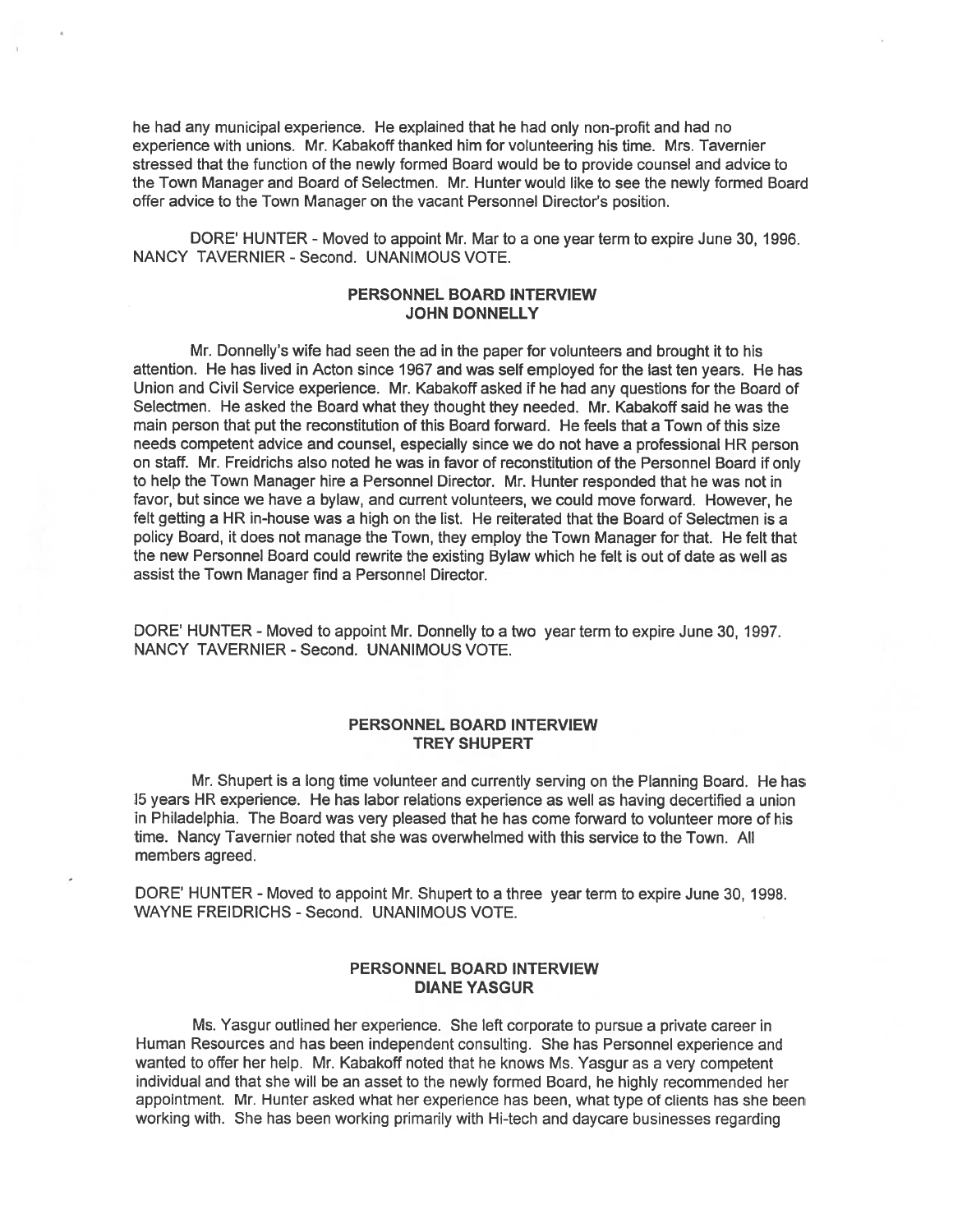hiring practices. Mrs. Tavernier noted again that the Personnel Board would be responsible for providing advice and counsel to the Town Manager and the Board of Selectmen.

DORE' HUNTER - Moved to appoint Ms. Yasgur to a two year term to expire June 30, 1997. -Second. UNANIMOUS VOTE.

### SELECTMEN'S BUSINESS

BUDGET WORKSHOP DISCUSSION - Mr. Mullin outlined the proposed Agenda for the Budget Workshop. It will be informational gathering only. No decisions will be made. AGL will be addressing the revenues portion at <sup>a</sup> later date.

Mrs. Tavernier asked about the timing, she felt we should be only information gathers with no debate, and the deliberation would take <sup>p</sup>lace between members at their respective follow-up meetings.

Mr. Hunter felt he didn't want it to be <sup>a</sup> Departmental Informational meeting. He wants questions answered without the "my department does this..." He felt only the highlights, year to year changes in their respective budgets and other major issues addressed in five minutes or less.

Mr. Freidrichs wanted to be sure that all the Finance Committee Members would be present for this Workshop. He asked the Town Manager to contact the Fin Com Chair to be sure that they know the importance of this Workshop and to encourage full attendance by members, otherwise, he felt it would be in vain.

#### CONSENT AGENDA

NANCY TAVERNIER - Moved to accept the Consent Agenda as printed. DORE' HUNTER - Second. UNANIMOUS VOTE.

### TOWN MANAGER'S REPORT

Don Johnson reported on the South Acton Bridge. He assured the Board that Chuck Kostro had been contacted and the bridge project does not use Federal monies and it is safe.

#### EXECUTIVE SESSION

DORE' HUNTER - Took roll call - All ayes, the Board will go into-executive session to discuss strategy for negotiations.

The Board adjourned at 10:30 P.M.

 $0$   $\bigcup_{\text{Christine M. Joyce}}$ 

Recording Secty. ian2, 1996.DOC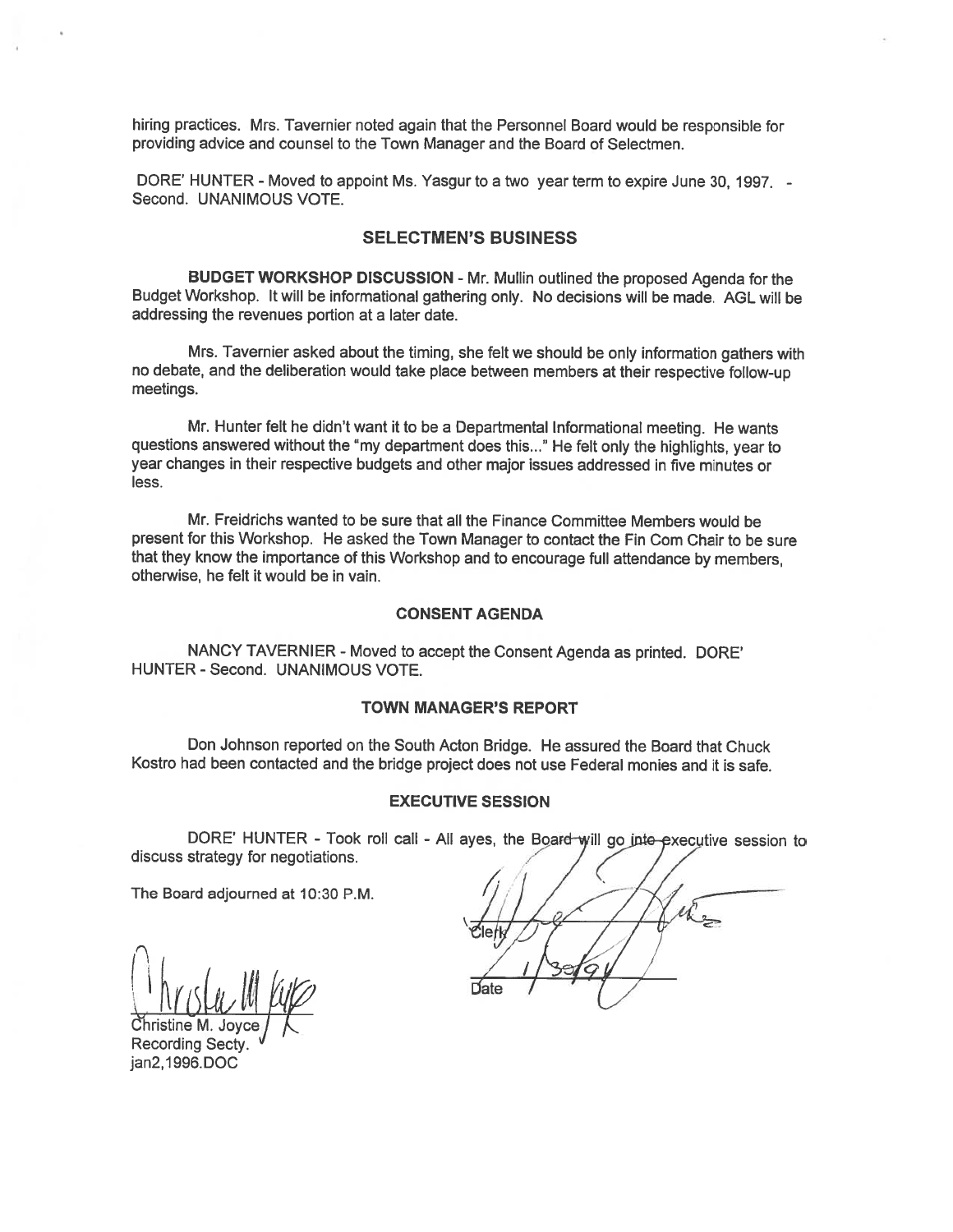December 29, 1995,

TO: Board of Selectmen

FROM: William C. Mullin, Chairman

SUBJECT: Selectmen's Report

# AGENDA Room 204 January 2, 1996

#### I. CITIZEN'S CONCERNS

- II. PUBLIC HEARINGS & APPOINTMENTS
- 1. 7:31 BOSTON EDISON Great Road Enclosed please find a request and staff comment for Board action.
- 2. 7:45 FEE WAIVER DISCUSSION Doug Halley will be in to discuss Fee Waiver policy with the Board.
- 3. 8:00 MENTAL HEALTH ASSOCIATION Mr. Stan Friedman-Gurspan will be in to discuss funding issues.
- 4. 8:30 Christopher Mar Mr. Mar will be in to interview for appointment to the Personnel Board. Enclosed please find his Citizen Resource Sheet and VCC Recommendation.
- 5. 8:45 Kelly Ryder Ms. Ryder will be in to interview for appointment to the Personnel Board. Enclosed please find her Citizen Resource Sheet and VCC Recommendation. (RESCHEDULED TO 1/16/96 PER HER REQUEST)
- 6. 8:55 Trey Shupert Mr. Shupert will be in to interview for appointment to the Personnel Board. Enclosed please find his Citizen Resource Sheet and VCC Recommendation.
- 7. 9:10 Diane Yasgur Ms. Yasgur will be in to interview for appointment to the Personnel Board. Enclosed please find her Citizen Resource Sheet and VCC Recommendation.
- 8. 9:20 John Donnelly Mr. Donnelly will be in to interview for appointment to the Personnel Board. Enclosed please find his Citizen Resource Sheet and VCC Recommendation.